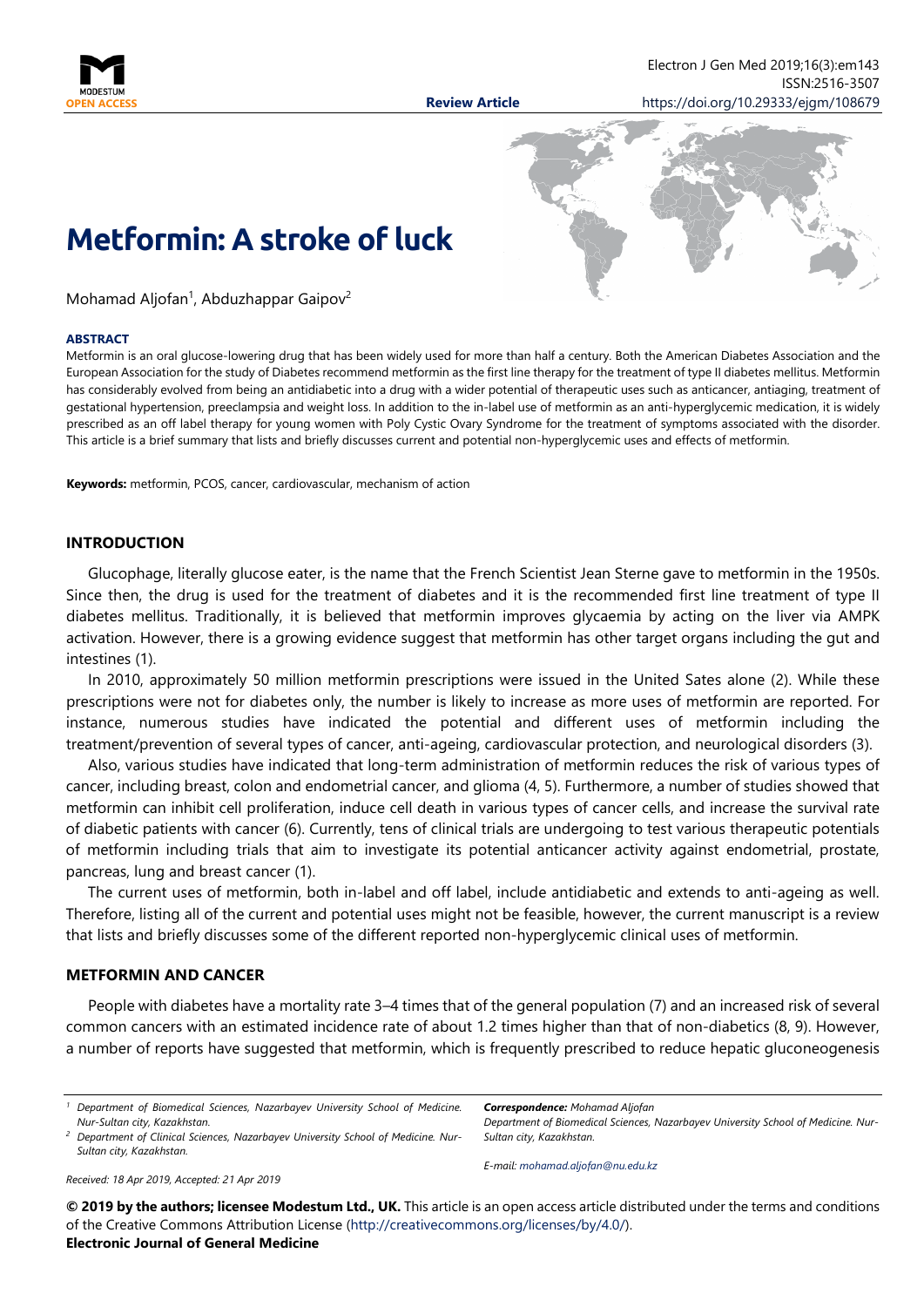

**Figure 1:** *Metformin and cancer prevention*

and increase skeletal muscle glucose uptake in patients with type 2 diabetes could also potentially provide antiproliferative effects against several cancers (**Figure 1**).

Evidence from in vitro, in vivo as well as epidemiological and observational studies suggest that metformin may not only prevent diabetes, but can actually be an important adjuvant for cancer therapy. Some of the published observational studies have reported a link between the use of metformin and reduced risk of cancers and cancer related deaths, including a study by Evans et al. which reported that metformin is associated with reduced risk of cancer in patients with type 2 diabetes and that the association appears to be in a dose-response relationship (4). Similarly, a retrospective study involving a diabetics cohort of more than 10,000 newly treated for type 2 diabetes and were followed for about 5 years, suggested that patients exposed to metformin were significantly less likely to have a cancer related death compared to diabetics on other treatments (10).

Equally, a meta-analysis study in Taiwan that looked at the association between lung cancer and metformin treatment, concluded that the metformin use in type 2 diabetes patients may significantly reduce the risk of lung cancer, and that the antitumor protective mechanism of metformin was significantly higher for patients who used the drug for more than 4 years (5).

There is an increasing interest in studying the effect of metformin against different types of cancer. For example, a study by Li and colleagues reported a hospital-based case control study that investigated the effect of anti-diabetic therapies on pancreatic cancer. The authors suggested that diabetics who used metformin, particularly those who have prolonged usage (five or more years), had a reduced risk of pancreatic cancer compared to those who never used it (11). The study claimed that the risk of pancreatic cancer in metformin group was 62% lower than in the placebo group.

A meta-analysis result from a systematic review of the effect of metformin use on various prostate cancer outcomes in patients with type 2 diabetes revealed that metformin use is associated with a 20% decrease in risk of recurrence in prostate cancer patients with concurrent type 2 diabetes (12). An observational study reported that metformin treatment was associated with an improved response among early stage breast cancer patients receiving neoadjuvant therapy, and that the drug was tested for its potential effect on breast cancer proliferation and follow up trials are planned (6).

Furthermore, laboratory studies showed that metformin was able to inhibit cell proliferation, reduce colony formation, and cause partial cell cycle arrest in cancer cell lines (6). An in vitro study by Sabit et al., suggested that a cellular concentration of 100 mM of metformin resulted in more than 85% reduction in breast cancer (MCF-7) cell viability while treatment of colon cancer cells (CaCo-2) with a concentration of 5 mM was enough to achieve as high as 97% cell cancer mortality (13). The authors suggested that colorectal cancer cells were very sensitive to metformin even at low doses. Another in vitro study by Safari et al., reported that breast cancer cells treated with a cellular concentration of 10 mM of metformin resulted in the highest cellular apoptotic rate (14), which further confirms the sensitivity of cancer cells to metformin.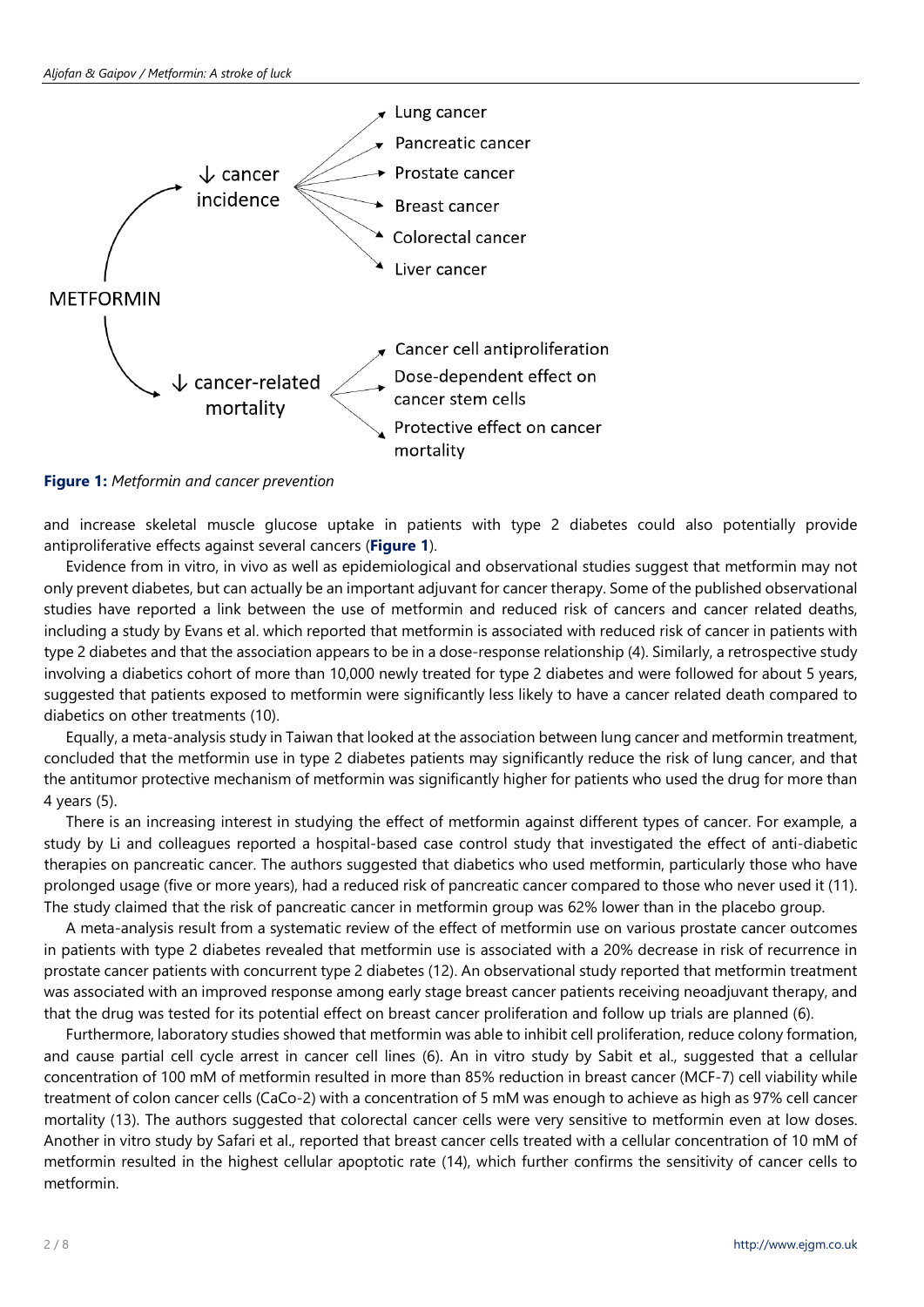One of the earliest *in vivo* studies that investigated the anti-tumorigenesis effect of metformin was reported by Rattan et al. (15). They described the effect of metformin enhanced cisplatin on ovarian cancer model using IP-induced A2780 xenograft in nude female mice. The study reported a number of interesting findings including xenografts treated with metformin showed reduced tumor burden, reduced angiogenesis, and metastatic potentials compared with untreated mice (15).

## **MECHANISM OF ACTION OF ANTICANCER ACTIVITY**

Metformin's anti-tumorigenesis mechanism of action are not fully understood as to whether metformin acts directly on the growing tumor, or is the effect due its ability to change host physiology or both of these mechanisms combined. However, a number of studies have suggested several different mechanisms for example, a study by Li and colleagues postulated that the anticancer effect of metformin occurs both at the cellular and at the organism levels simultaneously (11).

We believe that this hypothesis may in part be true, but given the fact that metformin was reported to effect specific type of cancers and not others may suggest that its activity is likely achieved on a cellular level rather than organism.

Several studies reported possible mechanisms of action of antitumor activity of metformin, including the suppression of cancer cell metabolism (16), inhibition of mammalian target of rapamycin (mTOR) (1), tumor angiogenesis inhibition (16), immunomodulation such as increasing the number of CD8+ tumor-infiltrating lymphocytes (17, 18), and activation of tumor apoptosis and autophagy (19).

However, in vivo studies show that metformin has a reduced antitumor activity on control diet mice than it does on a high-energy diet mice associated with hyperinsulinemia and accelerated tumor growth (20), indicating that the insulin reducing action of metformin may contribute to its antitumor activity, and that it may have less effect on cancers in less hyperinsulinemic patients (6).

Therefore, based on the reported mechanisms of action of metformin, its different pharmacological efficacy and multiple target sites, we can speculate that the antineoplastic activity of metformin is more likely to be an outcome of a collective simultaneous mechanisms primarily through its activity on hyperglycemia.

# **CARDIOVASCULAR PROTECTIVE EFFECT**

While reducing glucose level may not necessarily reduce cardiovascular events (21), surely, the effect of metformin on glycemic control will result either directly or indirectly in improved macrovascular protection. Numerous studies have shown the beneficial effect of metformin on cardiovascular including; a trial involving type 2 diabetic patients who received a three months therapy of metformin treatment compared to placebo, which showed that the metformin treated group displayed improved endothelium-dependent vascular responses, whereas vascular responses of patients treated with placebo remained unchanged (22, 23). Also, patients with ischemic cardiomyopathy, who were treated with metformin had reduced rates of re-infarction, occurrence of angina pectoris, and acute coronary (24). Additionally, metformin treated patients showed improved endothelial function (25) and *in vitro* studies reported that metformin has a direct protective action on the vascular endothelium (26).

The exact mechanism of how metformin exerts its protective cardiovascular mechanisms remains unsolved with various possible mechanisms were reported; including that metformin treatment will lead to improvement in coagulation, oxidative stress (27), endothelial dysfunction (26, 27), and inflammatory pathway (24).

## **POLYCYSTIC OVARY SYNDROME**

Polycystic ovary syndrome (PCOS) is a complex metabolic disorder and the most common endocrine disorder in reproductive-age women that affects between 5-20% of this age group (28). The clinical expression of PCOS varies but commonly includes oligo-ovulation or anovulation, hyperandrogenism (either clinical or biochemical), and the presence of polycystic ovaries (29). Typically, patients may present with a combination of hyperandrogenism symptoms, menstrual irregularities, metabolic syndrome, infertility, acne, and obesity (30).

While there is no available treatment for PCOS, different therapies have been used to improve the symptoms associated with PCOS, including metformin, which has been recognized as the most preferred treatment modality for PCOS (**Figure 2**). While, the exact mechanism of action of metformin in patients with PCOS remain unknown, it has been extensively prescribed for child-bearing age women with PCOS.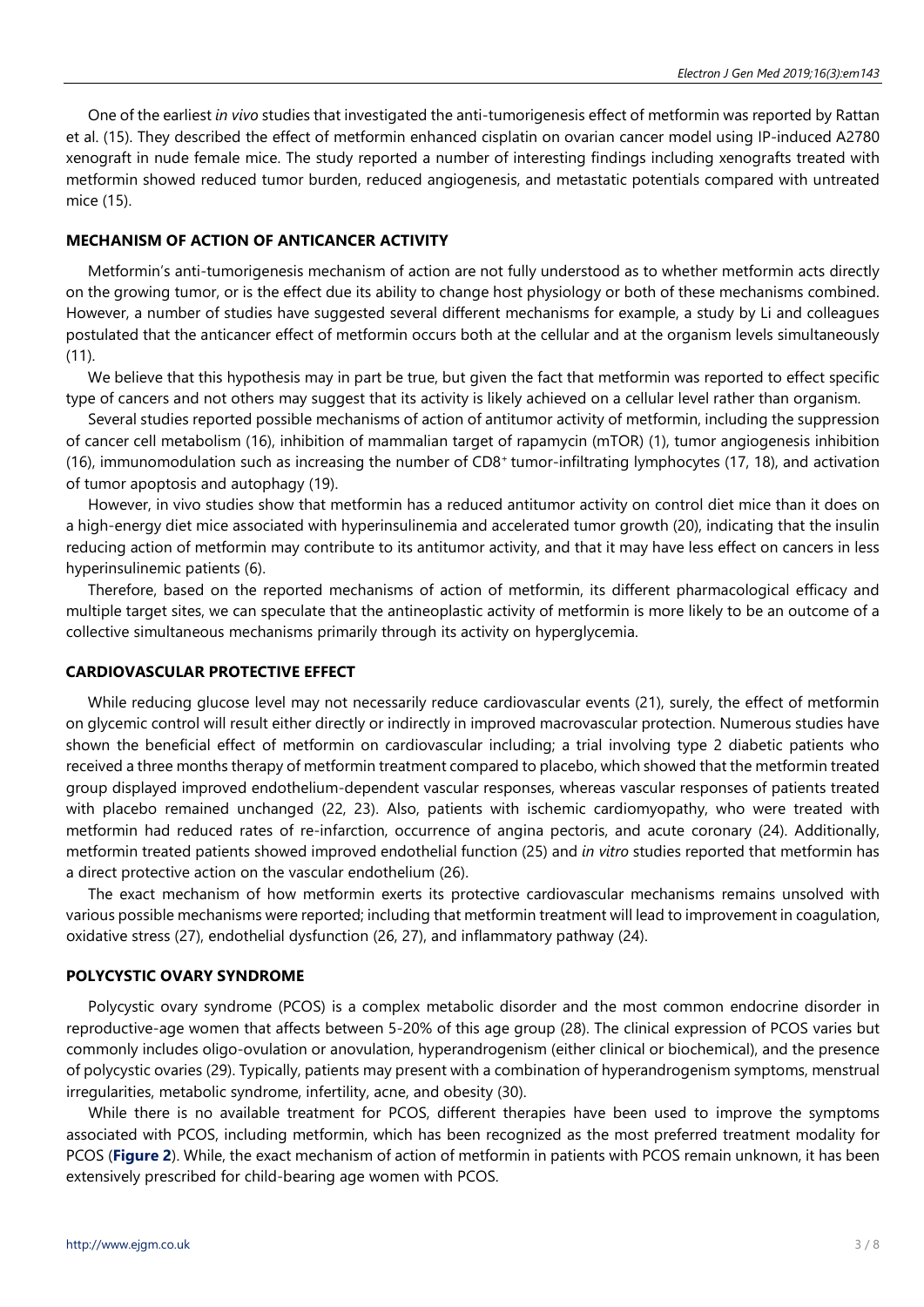

**Figure 2:** *Off-label usage of Metformin*

One possible mechanism of action of how metformin improves PCOS symptoms is thought to be through its effect on reducing the circulating levels of androgens and body weight, which eventually manages the symptoms and cysts (31). Lowering the circulating levels of androgen will lead to the alleviation of other PCOS symptoms such as relief in acne and hirsutism, improvement in the occurrence of mood swings, reduction/resolution of menstrual irregularities, and enhancement of ovulation (32).

Also, insulin resistance and the associated compensatory hyperinsulinaemia, are likely to be an important contributing factor in the pathogenesis of PCOS, thus metformin and other insulin-sensitizing drugs were introduced as a treatment option (33).

Furthermore, metformin produces a general action on glucose regulation metabolism by insulin (34), and insulin resistance values are good predictors of the efficacy of metformin treatment (35), suggesting that metformin might act to induce ovulation as a result of the improved metabolic control.

Moreover, it was reported that women with PCOS are at higher risk of miscarriage in the early months of pregnancy as are women without PCOS (36, 37). While there are conflicting results in the use of metformin during pregnancy, some research shows that metformin may reduce the risk of miscarriage in pregnant women with PCOS without an increase in the rate of fetal malformation (35, 36). The findings of a meta-analysis by Cassina et al. that was based on metformin exposure in 351 women with PCOS indicated that there is no increase in congenital anomaly with metformin use in pregnancy (38).

Furthermore, analyses of nine randomized trials including 816 women with PCOS by Lo et al, reported that metformin increased clinical pregnancy rates and decreased the risk of ovarian hyperstimulation syndrome (39). Likewise, the use of metformin throughout pregnancy in women with polycystic ovary syndrome decreases the rates of early pregnancy loss and preterm labor; hence protecting against fetal growth restriction (34).

Several animal studies found that metformin might stimulate ATP production, which serve as an important source of energy for the growing oocyte (40). Another in vivo study by Martin et al., suggested that metformin leads to an increase usage of lipids and β-oxidation of fatty acids that serve as an energy source for oocyte maturation and early embryo development (41). Additional protective effect of metformin on embryo development was reported by Huang et al., which suggested that metformin use by Dehydroepiandrosterone treated mice, which resemble some characters of human PCOS, such as irregular sexual cycles and polycystic ovaries, showed reduced oxidative stress and increase antioxidant defense in oocytes (42).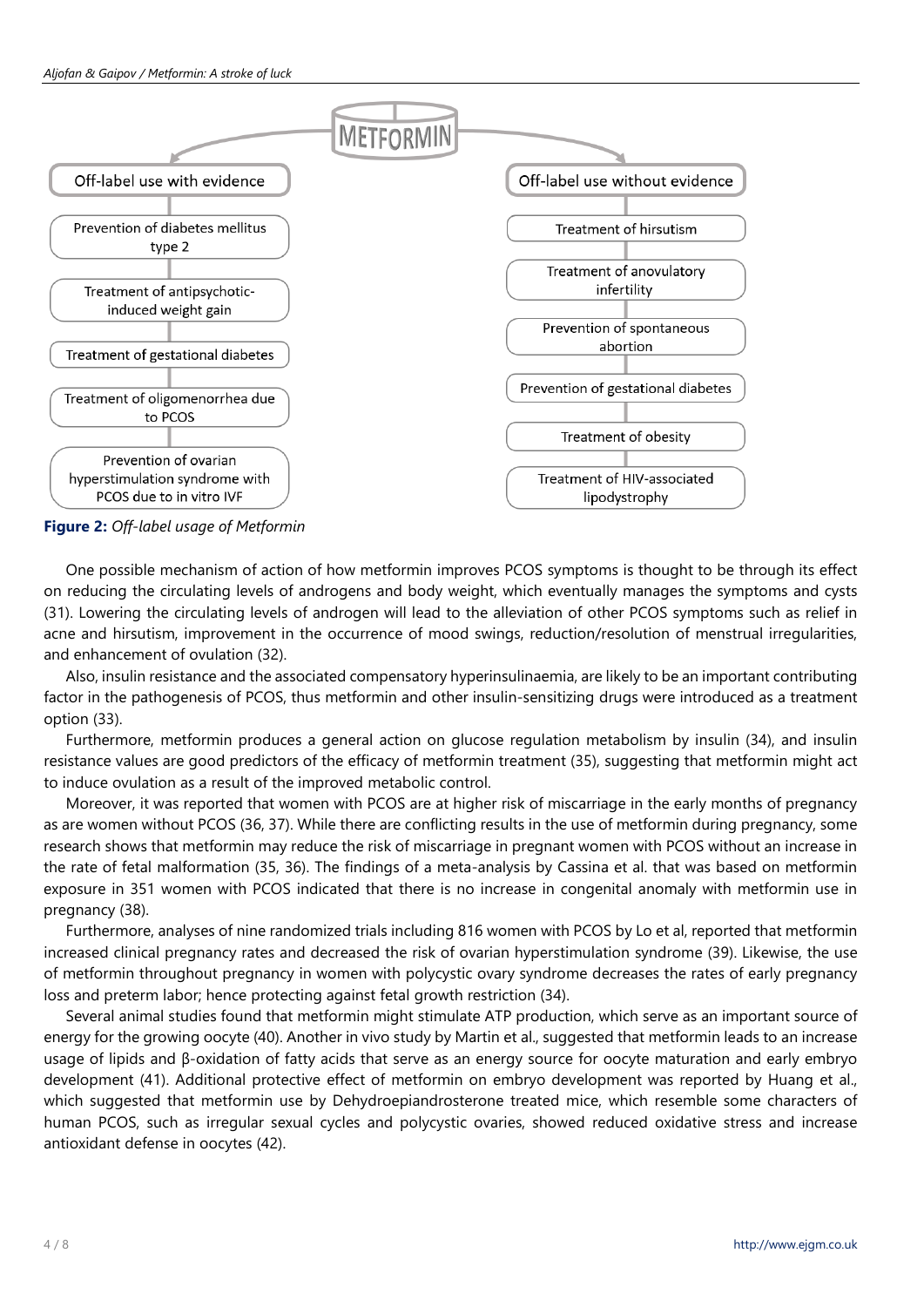# **MISCELLANEOUS**

Several studies have been reported the off-label usage of metformin in different clinical settings (**Figure 2**). As we mentioned above, metformin was found to be effective in managing various symptoms related to PCOS including; oligomenorrhea; and the prevention of ovarian hyperstimulation syndrome in women undergoing in vitro fertilization (IVF)/intracytoplasmic sperm injection (43). However, in some cases, such as hirsutism caused by PCOS and anovulatory infertility in women with PCOS, the routine use of metformin less favored due to lack of supportive evidence (43, 44). Furthermore, there is insufficient evidence that metformin may induce ovulation; prevent miscarriage, multiple gestations, and pregnancy complications (e.g. prevention of spontaneous abortion and gestational diabetes) in women with PCOS (45).

Recently, the American Diabetes Association guidelines suggested metformin therapy could be used for the prevention of type 2 diabetes in patients with prediabetes, with BMI ≥35 kg/m2, aged <60 years, and women with prior gestational diabetes mellitus (46).

Metformin was found to be clinically effective in the treatment of obesity, obesity related insulin resistance and metabolic syndrome due to antipsychotic-induced weight gain (47). Other observed uses of metformin include antiaging, anti-inflammatory and cardio-protective effects were reported in several studies, which need to be further confirmed in randomized clinical trials (48).

#### **CONCLUSION**

There is an increasing interest in the use of metformin as a potential treatment for different types of cancer. The widely used and well tolerated drug was reported in observational, laboratory and animal studies to have some antineoplastic activities through not yet known mechanisms. In this review, we reported some of the current and potential non-hyperglycemic uses of metformin. If proven, the reasonably safe and affordable metformin would make an ideal anticancer agent that can be used as an adjuvant to standard treatment, a monotherapy, or combined with other chemotherapeutics for the treatment of cancer.

# **REFERENCES**

- 1. Chae YK, Arya A, Malecek MK, Shin DS, Carneiro B, Chandra S, et al. Repurposing metformin for cancer treatment: current clinical studies. Oncotarget. 2016;7(26):40767-80. <https://doi.org/10.18632/oncotarget.8194> PMid:27004404 PMCid:PMC5130043
- 2. Breitenstein MK, Simon G, Ryu E, Armasu SM, Weinshilboum RM, Wang L, et al. Using EHR-Linked Biobank Data to Study Metformin Pharmacogenomics. Stud Health Technol Inform. 2015;210:914-8. <https://doi.org/10.3233/978-1-61499-512-8-914> PMID:25991289
- 3. El-Arabey AA. Update on off label use of metformin for obesity. Prim Care Diabetes. 2018;12(3):284-5. <https://doi.org/10.1016/j.pcd.2018.02.004> PMid:29525383
- 4. Evans JM, Donnelly LA, Emslie-Smith AM, Alessi DR, Morris AD. Metformin and reduced risk of cancer in diabetic patients. BMJ. 2005;330(7503):1304-5. <https://doi.org/10.1136/bmj.38415.708634.F7> PMid:15849206 PMCid:PMC558205
- 5. Tseng CH. Metformin and lung cancer risk in patients with type 2 diabetes mellitus. Oncotarget. 2017;8(25):41132-42. <https://doi.org/10.18632/oncotarget.17066> PMid:28456789 PMCid:PMC5522244
- 6. Giovannucci E, Harlan DM, Archer MC, Bergenstal RM, Gapstur SM, Habel LA, et al. Diabetes and cancer: a consensus report. Diabetes Care. 2010;33(7):1674-85. <https://doi.org/10.2337/dc10-0666> PMid:20587728 PMCid:PMC2890380
- 7. Ding H, Aljofan M, Triggle CR. Oxidative stress and increased eNOS and NADPH oxidase expression in mouse microvessel endothelial cells. J Cell Physiol. 2007;212(3):682-9. <https://doi.org/10.1002/jcp.21063> PMid:17443690
- 8. Reinehr T, Kiess W, Kapellen T, Andler W. Insulin sensitivity among obese children and adolescents, according to degree of weight loss. Pediatrics. 2004;114(6):1569-73. <https://doi.org/10.1542/peds.2003-0649-F> PMid:15574616
- 9. Tock L, Damaso AR, de Piano A, Carnier J, Sanches PL, Lederman HM, et al. Long-term effects of metformin and lifestyle modification on nonalcoholic Fatty liver disease obese adolescents. J Obes. 2010;2010. <https://doi.org/10.1155/2010/831901> PMid:20798858 PMCid:PMC2925435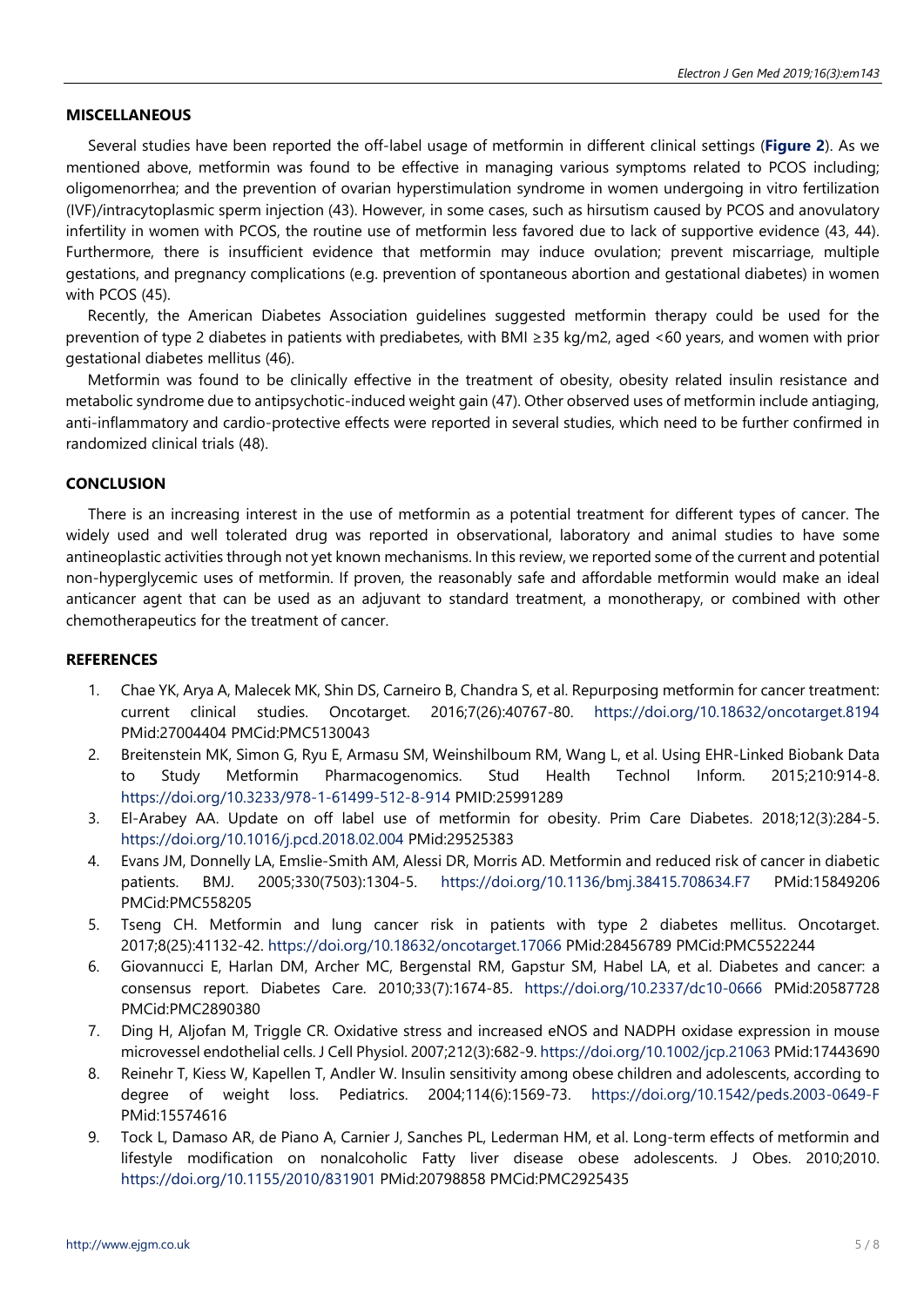- 10. Bowker SL, Majumdar SR, Veugelers P, Johnson JA. Increased cancer-related mortality for patients with type 2 diabetes who use sulfonylureas or insulin: Response to Farooki and Schneider. Diabetes Care. 2006;29(8):1990- 1. <https://doi.org/10.2337/dc06-0997> PMid:16873829
- 11. Li D, Yeung SC, Hassan MM, Konopleva M, Abbruzzese JL. Antidiabetic therapies affect risk of pancreatic cancer. Gastroenterology. 2009;137(2):482-8. <https://doi.org/10.1053/j.gastro.2009.04.013> PMid:19375425 PMCid:PMC2735093
- 12. Hwang IC, Park SM, Shin D, Ahn HY, Rieken M, Shariat SF. Metformin association with lower prostate cancer recurrence in type 2 diabetes: a systematic review and meta-analysis. Asian Pac J Cancer Prev. 2015;16(2):595- 600. <https://doi.org/10.7314/APJCP.2015.16.2.595> PMid:25684493
- 13. Sabit H, Abdel-Ghany SE, OA MS, Mostafa MA, El-Zawahry M. Metformin Reshapes the Methylation Profile in Breast and Colorectal Cancer Cells. Asian Pac J Cancer Prev. 2018;19(10):2991-9. <https://doi.org/10.22034/APJCP.2018.19.10.2991> PMID:30371994 PMCID:PMC6291041
- 14. Safari Z, Safaralizadeh R, Seyedzadeh MH, Valinezad Orang A, Zare A, Hosseinpour Feizi MA, et al. The Induction of Metformin Inhibitory Effects on Tumor Cell Growth in Hypoxic Condition. Iran J Allergy Asthma Immunol. 2015;14(6):605-14. PMID:26725558
- 15. Rattan R, Graham RP, Maguire JL, Giri S, Shridhar V. Metformin suppresses ovarian cancer growth and metastasis with enhancement of cisplatin cytotoxicity in vivo. Neoplasia. 2011;13(5):483-91. <https://doi.org/10.1593/neo.11148> PMid:21532889 PMCid:PMC3084625
- 16. Wang J, Li G, Wang Y, Tang S, Sun X, Feng X, et al. Suppression of tumor angiogenesis by metformin treatment via a mechanism linked to targeting of HER2/HIF-1alpha/VEGF secretion axis. Oncotarget. 2015;6(42):44579-92. <https://doi.org/10.18632/oncotarget.6373> PMid:26625311 PMCid:PMC4792577
- 17. Eikawa S, Nishida M, Mizukami S, Yamazaki C, Nakayama E, Udono H. Immune-mediated antitumor effect by type 2 diabetes drug, metformin. Proc Natl Acad Sci U S A. 2015;112(6):1809-14. <https://doi.org/10.1073/pnas.1417636112> PMid:25624476 PMCid:PMC4330733
- 18. Aljofan M, Lo MK, Rota PA, Michalski WP, Mungall BA. Off Label Antiviral Therapeutics for Henipaviruses: New Light Through Old Windows. J Antivir Antiretrovir. 2010;2(1):1-10. <https://doi.org/10.4172/jaa.1000014> PMID:20668647 PMCID:PMC2910441
- 19. Nazim UM, Moon JH, Lee JH, Lee YJ, Seol JW, Eo SK, et al. Activation of autophagy flux by metformin downregulates cellular FLICE-like inhibitory protein and enhances TRAIL- induced apoptosis. Oncotarget. 2016;7(17):23468-81. <https://doi.org/10.18632/oncotarget.8048> PMid:26992204 PMCid:PMC5029640
- 20. Algire C, Zakikhani M, Blouin MJ, Shuai JH, Pollak M. Metformin attenuates the stimulatory effect of a highenergy diet on in vivo LLC1 carcinoma growth. Endocr Relat Cancer. 2008;15(3):833-9. <https://doi.org/10.1677/ERC-08-0038> PMid:18469156
- 21. Ding H, Ye K, Triggle CR. Impact of currently used anti-diabetic drugs on myoendothelial communication. Curr Opin Pharmacol. 2018;45:1-7. <https://doi.org/10.1016/j.coph.2018.11.002> PMid:30502742
- 22. Chan NN. Improved endothelial function with metformin in type 2 diabetes mellitus. J Am Coll Cardiol. 2001;38(7):2131-2. [https://doi.org/10.1016/S0735-1097\(01\)01631-X](https://doi.org/10.1016/S0735-1097(01)01631-X)
- 23. Mather KJ, Verma S, Anderson TJ. Improved endothelial function with metformin in type 2 diabetes mellitus. J Am Coll Cardiol. 2001;37(5):1344-50. [https://doi.org/10.1016/S0735-1097\(01\)01129-9](https://doi.org/10.1016/S0735-1097(01)01129-9)
- 24. Rojas LB, Gomes MB. Metformin: an old but still the best treatment for type 2 diabetes. Diabetol Metab Syndr. 2013;5(1):6. <https://doi.org/10.1186/1758-5996-5-6> PMid:23415113 PMCid:PMC3607889
- 25. Feng Y, Ke C, Tang Q, Dong H, Zheng X, Lin W, et al. Metformin promotes autophagy and apoptosis in esophageal squamous cell carcinoma by downregulating Stat3 signaling. Cell Death Dis. 2014;5:e1088. <https://doi.org/10.1038/cddis.2014.59> PMid:24577086 PMCid:PMC3944271
- 26. Samuel SM, Ghosh S, Majeed Y, Arunachalam G, Emara MM, Ding H, et al. Metformin represses glucose starvation induced autophagic response in microvascular endothelial cells and promotes cell death. Biochem Pharmacol. 2017;132:118-32. <https://doi.org/10.1016/j.bcp.2017.03.001> PMid:28274614
- 27. Aljofan M, Ding H. High glucose increases expression of cyclooxygenase-2, increases oxidative stress and decreases the generation of nitric oxide in mouse microvessel endothelial cells. J Cell Physiol. 2010;222(3):669- 75. <https://doi.org/10.1002/jcp.21986> PMid:19950211
- 28. Norman RJ, Teede HJ. A new evidence-based guideline for assessment and management of polycystic ovary syndrome. Med J Aust. 2018;209(7):299-300. <https://doi.org/10.5694/mja18.00635> PMid:30257632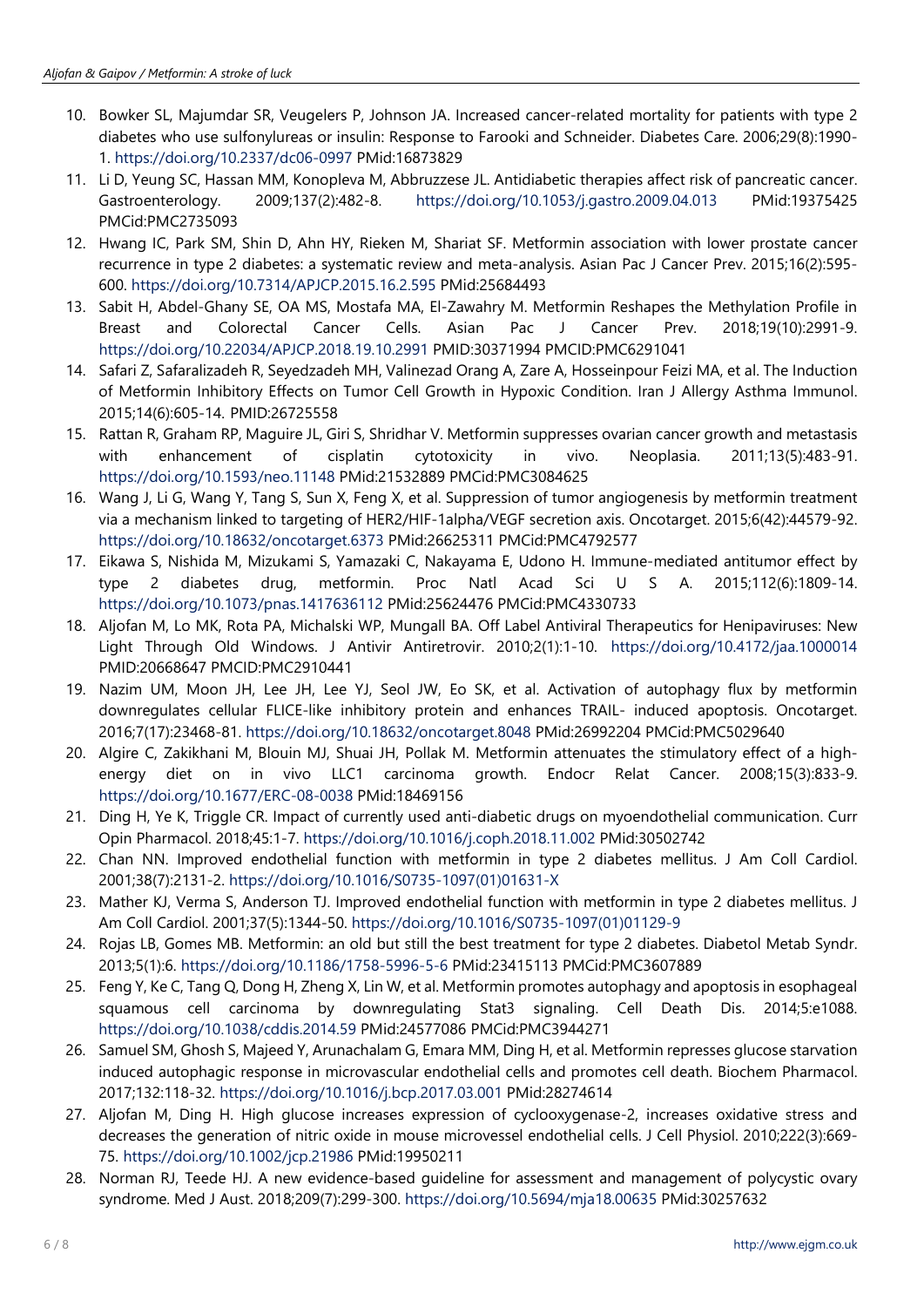- 29. Norman RJ, Dewailly D, Legro RS, Hickey TE. Polycystic ovary syndrome. Lancet. 2007;370(9588):685-97. [https://doi.org/10.1016/S0140-6736\(07\)61345-2](https://doi.org/10.1016/S0140-6736(07)61345-2)
- 30. Pfieffer ML. Polycystic ovary syndrome: Diagnosis and management. Nurse Pract. 2019. <https://doi.org/10.1097/01.NPR.0000553398.50729.c0> PMid:30695006
- 31. Sirmans SM, Pate KA. Epidemiology, diagnosis, and management of polycystic ovary syndrome. Clin Epidemiol. 2013;6:1-13. <https://doi.org/10.2147/CLEP.S37559> PMid:24379699 PMCid:PMC3872139
- 32. Artani M, Iftikhar MF, Khan S. Effects of Metformin on Symptoms of Polycystic Ovarian Syndrome Among Women of Reproductive Age. Cureus. 2018;10(8):e3203. <https://doi.org/10.7759/cureus.3203> PMid:30410828 PMCid:PMC6207166
- 33. Dunaif A. Insulin resistance and the polycystic ovary syndrome: mechanism and implications for pathogenesis. Endocr Rev. 1997;18(6):774-800. <https://doi.org/10.1210/edrv.18.6.0318> PMid:9408743
- 34. Palomba S, Falbo A, Zullo F, Orio F, Jr. Evidence-based and potential benefits of metformin in the polycystic ovary syndrome: a comprehensive review. Endocr Rev. 2009;30(1):1-50. <https://doi.org/10.1210/er.2008-0030> PMid:19056992
- 35. Palomba S, Pasquali R, Orio F, Jr., Nestler JE. Clomiphene citrate, metformin or both as first-step approach in treating anovulatory infertility in patients with polycystic ovary syndrome (PCOS): a systematic review of headto-head randomized controlled studies and meta-analysis. Clin Endocrinol (Oxf). 2009;70(2):311-21. <https://doi.org/10.1111/j.1365-2265.2008.03369.x> PMid:18691273
- 36. Boomsma CM, Fauser BC, Macklon NS. Pregnancy complications in women with polycystic ovary syndrome. Semin Reprod Med. 2008;26(1):72-84. <https://doi.org/10.1055/s-2007-992927> PMid:18181085
- 37. Paule S, Aljofan M, Simon C, Rombauts LJ, Nie G. Cleavage of endometrial alpha-integrins into their functional forms is mediated by proprotein convertase 5/6. Hum Reprod. 2012;27(9):2766-74. <https://doi.org/10.1093/humrep/des203> PMid:22740495
- 38. Cassina M, Dona M, Di Gianantonio E, Litta P, Clementi M. First-trimester exposure to metformin and risk of birth defects: a systematic review and meta-analysis. Hum Reprod Update. 2014;20(5):656-69. <https://doi.org/10.1093/humupd/dmu022> PMid:24861556
- 39. Tso LO, Costello MF, Albuquerque LE, Andriolo RB, Freitas V. Metformin treatment before and during IVF or ICSI in women with polycystic ovary syndrome. Cochrane Database Syst Rev. 2009(2):CD006105. <https://doi.org/10.1002/14651858.CD006105.pub2>
- 40. Richardson MC, Ingamells S, Simonis CD, Cameron IT, Sreekumar R, Vijendren A, et al. Stimulation of lactate production in human granulosa cells by metformin and potential involvement of adenosine 5' monophosphateactivated protein kinase. J Clin Endocrinol Metab. 2009;94(2):670-7. <https://doi.org/10.1210/jc.2008-2025> PMid:19001513
- 41. Martin-Montalvo A, Mercken EM, Mitchell SJ, Palacios HH, Mote PL, Scheibye-Knudsen M, et al. Metformin improves healthspan and lifespan in mice. Nat Commun. 2013;4:2192. <https://doi.org/10.1038/ncomms3192> PMid:23900241 PMCid:PMC3736576
- 42. Huang Y, Yu Y, Gao J, Li R, Zhang C, Zhao H, et al. Impaired oocyte quality induced by dehydroepiandrosterone is partially rescued by metformin treatment. PLoS One. 2015;10(3):e0122370. <https://doi.org/10.1371/journal.pone.0122370> PMid:25811995 PMCid:PMC4374838
- 43. American Association of Clinical Endocrinologists Polycystic Ovary Syndrome Writing C. American Association of Clinical Endocrinologists Position Statement on Metabolic and Cardiovascular Consequences of Polycystic Ovary Syndrome. Endocr Pract. 2005;11(2):126-34. <https://doi.org/10.4158/EP.11.2.125> PMid:15915567
- 44. Barbieri RL. Metformin for the treatment of polycystic ovary syndrome. Obstet Gynecol. 2003;101(4):785-93. [https://doi.org/10.1016/S0029-7844\(03\)00045-0](https://doi.org/10.1016/S0029-7844(03)00045-0) PMid:12681887
- 45. Practice Committee of the American Society for Reproductive Medicine. Electronic address Aao, Practice Committee of the American Society for Reproductive M. Role of metformin for ovulation induction in infertile patients with polycystic ovary syndrome (PCOS): a guideline. Fertil Steril. 2017;108(3):426-41. <https://doi.org/10.1016/j.fertnstert.2017.06.026> PMID:28865539
- 46. American Diabetes A. 5. Prevention or Delay of Type 2 Diabetes: Standards of Medical Care in Diabetes-2018. Diabetes Care. 2018;41(Suppl 1):S51-S4. <https://doi.org/10.2337/dc18-S005> PMid:29222376